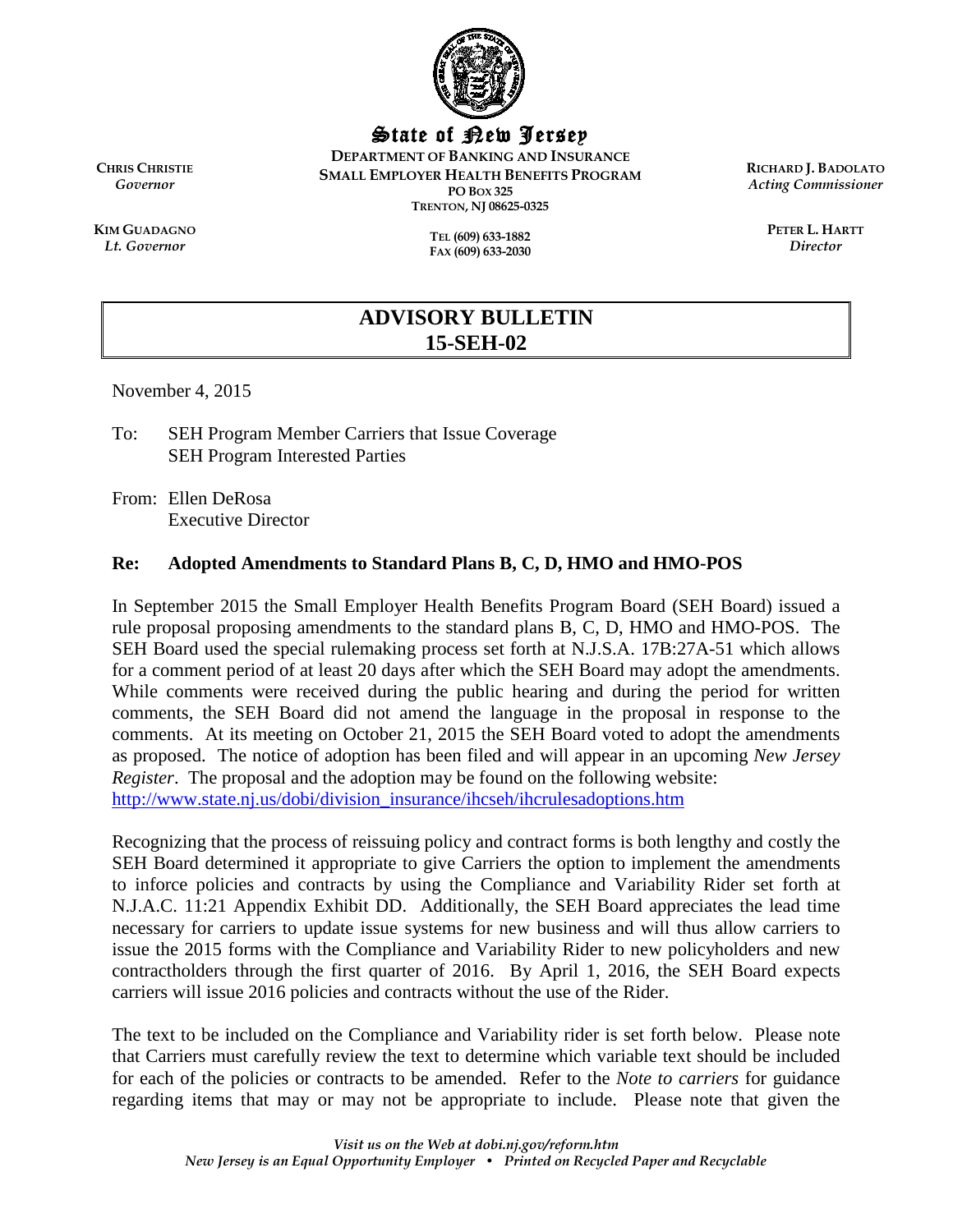extensive use throughout the forms, the amended term Primary Care Provider (PCP) as used in the HMO and HMO-POS plans is not included in the rider text.

Please contact me with any questions at [ellen.derosa@dobi.nj.gov](mailto:ellen.derosa@dobi.nj.gov)

# **Text to include on the Compliance and Variability Rider, Exhibit DD, for Plans B, C and D.**

1. The Vision Benefits [and Dental Benefits] section[s] of **SCHEDULE OF INSURANCE** [is] [are] amended to state that benefits apply to Covered Persons through the end of the month in which the Covered Person turns age 19.

2. The **SCHEDULE OF INSURANCE [AND PREMIUM RATES]** is amended to include the following service[s] under the Copayment section:

Telemedicine Visits [dollar amount not to exceed \$50]

E-Visits [dollar amount not to exceed \$50]

Virtual Visits [dollar amount not to exceed \$50]

*[Note to carriers: Include applicable text only by carriers offering an insured benefit for telemedicine, e-visits or virtual visits for which cost sharing is required. If included, adjust the numbering below. Include "and premium rates" in the introduction to item 2 when the rider amends the group policy.]* 

# 3. The **PAYMENT OF PREMIUMS- GRACE PERIOD** section of the **GENERAL PROVISIONS** is replaced with the following:

# **PAYMENT OF PREMIUMS - GRACE PERIOD**

Premiums are to be paid by the Policyholder to [Carrier] [[XYZ] for remittance to [Carrier]]. *[Note to carriers: Include the appropriate name at the XYZ variable.]* Each may be paid at a [Carrier's] [XYZ's] office [or to one of its authorized agents.] A premium payment is due on each premium due date stated on the first page of this Policy. The Policyholder may pay each premium other than the first within 31 days of the premium due date without being charged interest. Those days are known as the grace period. If the premium is not paid by the end of the grace period the Policy will terminate as of the paid-to-date.

*[Note to carriers: Include for group policies issued inside the SHOP. If included, adjust the numbering below.]*

# 4. The **PARTICIPATION REQUIREMENTS** section of the **GENERAL PROVISIONS**

is replaced with the following:

# **PARTICIPATION REQUIREMENTS**

At least [75%] of the Employees eligible for insurance must be enrolled for coverage. If an Employee eligible for insurance is not covered by this Policy because: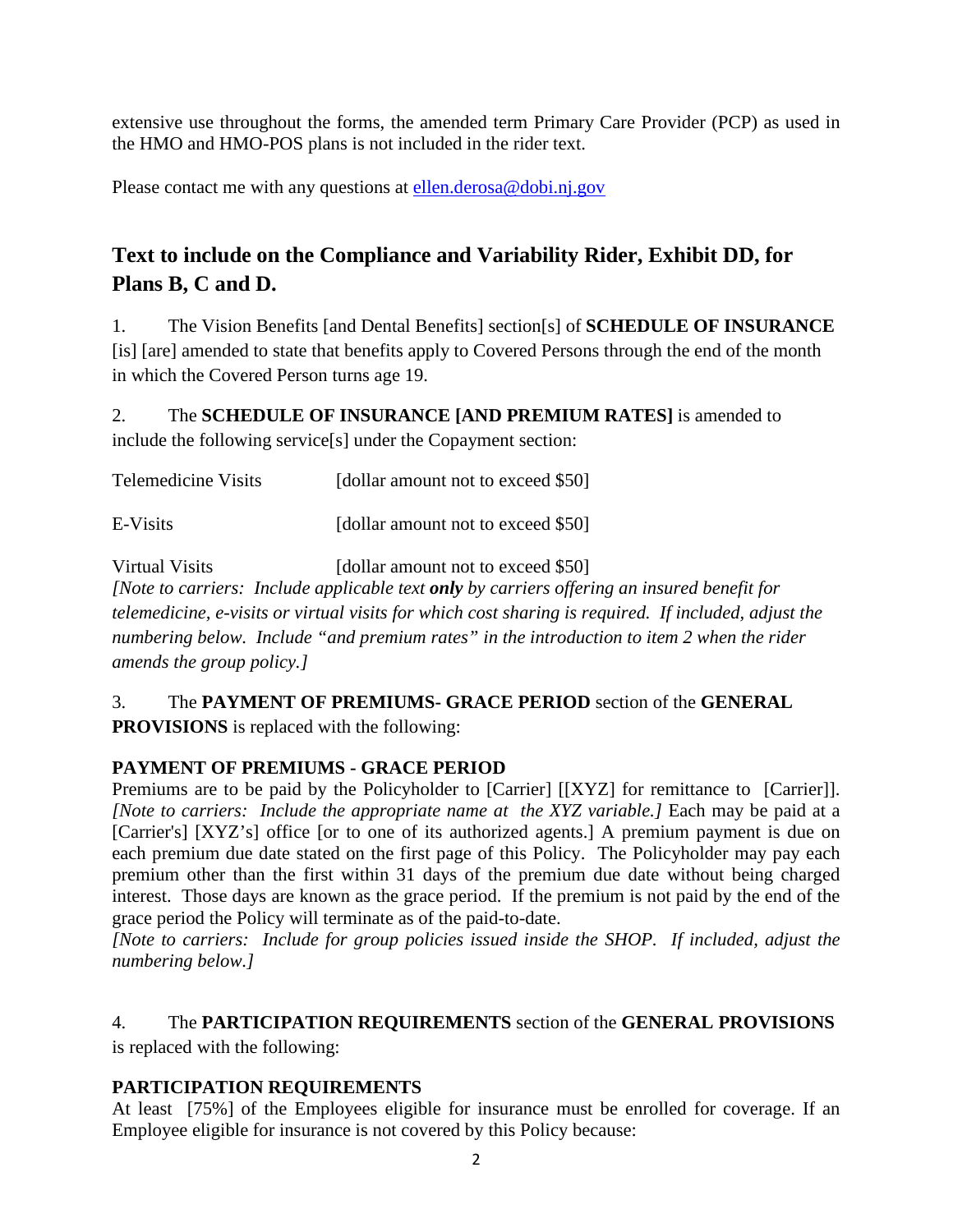- a. the Employee is covered as a Dependent under a spouse's coverage, other than individual coverage;
- b. the Employee is covered under any fully-insured Health Benefits Plan [issued by the same carrier] offered by the Policyholder;
- c. the Employee is covered under Medicare;
- d. the Employee is covered under Medicaid or NJ FamilyCare;
- e. the Employee is covered under Tricare; or
- f. the Employee is covered under another [individual or] group health benefits plan**.**

[Carrier] will count this person as being covered by this Policy for the purposes of satisfying participation requirements.

*[Note to carriers: This item applies to all group policies. The Variable text in item f applies to SHOP policies only.]* 

## 5. The last paragraph of the **TERM OF THE POLICY – RENEWAL PRIVILEGE** section of the **GENERAL PROVISIONS** is replaced with the following:

[Carrier] has the right to non-renew this Policy on the Policy Anniversary Date subject to 60 days advance written notice to the Policyholder for the following reasons:

- a) the Policyholder moves outside the state of New Jersey;
- b) [less than [75%] of the Policyholder's eligible full-time Employees are covered by this Policy. If an eligible full-time Employee is not covered by this Policy because:
	- 1. the Employee is covered as a Dependent under a spouse's coverage, other than individual coverage;
	- 2. the Employee is covered under any fully-insured Health Benefits Plan [issued by the same carrier] offered by the Policyholder.
	- 3. The Employee is covered under Medicare;
	- 4. The Employee is covered under Medicaid or NJ FamilyCare;
	- 5. The Employee is covered under TRICARE; or
	- 6. The Employee is covered under another group or individual health benefits plan;

[Carrier] will count that Employee as being covered by this Policy for purposes of satisfying participation requirements.

*[Note to carriers: This item applies to SHOP group policies only.]* 

#### 6. The **DEFINITIONS** section is amended as follows:

• Item b of the definition of **Dependent** is replaced with the following:

Dependent child through the end of the month in which he or she attains age 26. *[Note to carriers: Include only by carriers extending termination through the end of the month.]* 

• The definition of **Durable Medical Equipment** is expanded to state: Items such as walkers, wheelchairs and hearing aids are examples of durable medical equipment that are also habilitative devices.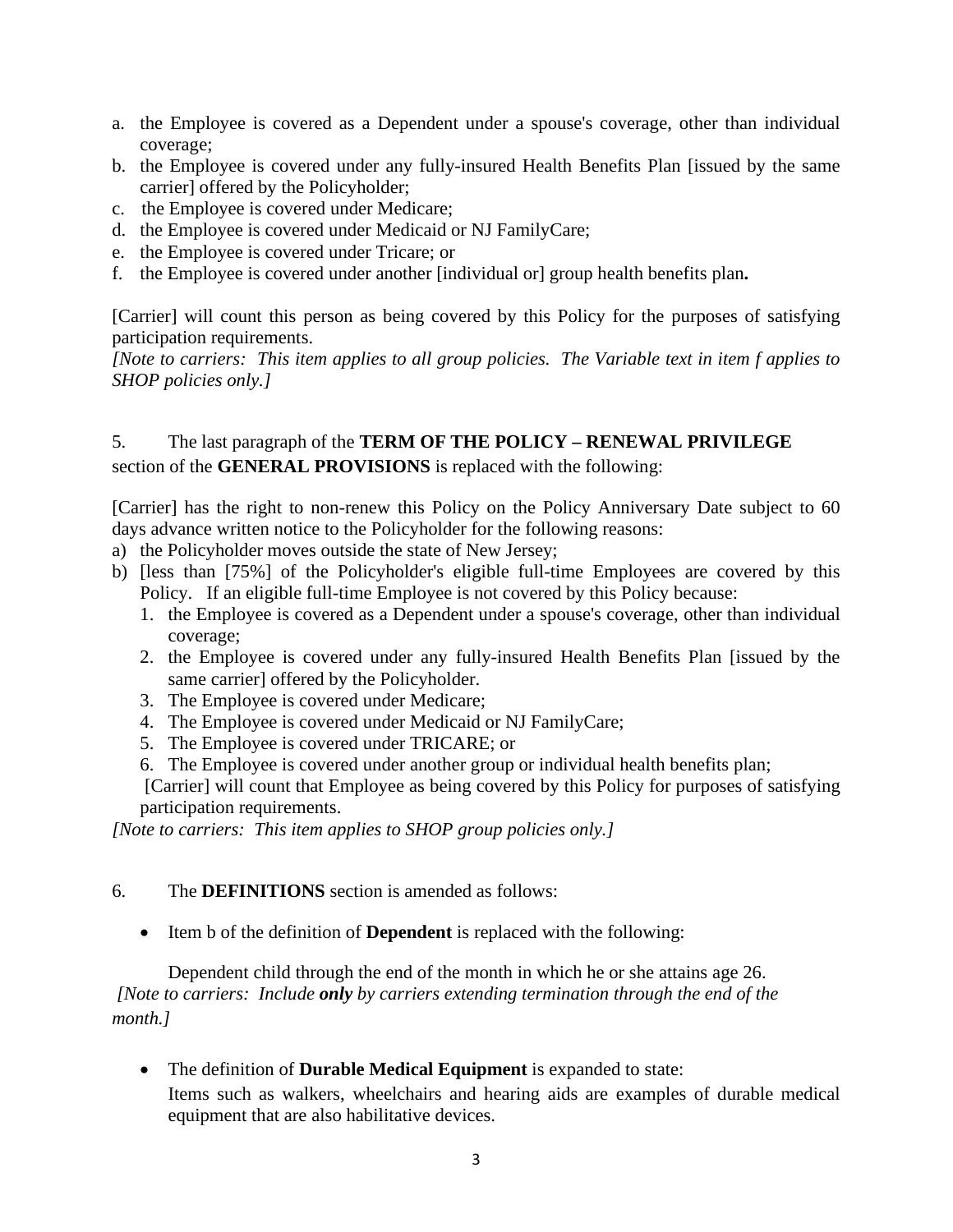• The following definition[s] of [E-Visit] [Telemedicine] [Virtual Visit] [is] [are] added. **E-Visit** means a visit with a Provider using electronic means such as website portals, email or other technology that allows communication between a Provider that has contracted with [Carrier] to offer E-visit services and Covered Persons who are established patients of the Provider.

**Telemedicine** means a telephone consultation between a Provider that has contracted with [Carrier] to offer telemedicine services for Covered Persons.

**Virtual Visit** means a visit with a Provider that has contracted with [Carrier] to diagnose and treat low acuity medical conditions through the use of interactive audio and video telecommunication and transmissions and audio-visual technology. A virtual visit provides real-time communication between the Covered Person and the Provider.

*[Note to carriers: Include only by carriers offering insured (as opposed to value-added) benefits for telemedicine, e-visits or virtual visits whether or not cost sharing is required. Carriers select the appropriate term(s) to define.]* 

• The definition of **Triggering Event** is amended to add a new item.

The date of a court order that requires coverage for a Dependent.

7. The **Maximum Out of Pocket** section of the **BENEFIT PROVISION** is replaced with the following:

#### **Maximum Out of Pocket**:

The Per Covered Person and Per Covered Family Maximum Out of Pocket amounts are shown in the Schedule.

In the case of single coverage, for a Covered Person, the Maximum Out of Pocket is the annual maximum dollar amount that a Covered Person must pay as per Covered Person Cash Deductible *plus* Coinsurance and Copayments for all covered services and supplies in a [Calendar][Plan] Year. Once the Per Covered Person Maximum Out of Pocket has been met during a [Calendar][Plan] Year, no further Deductible or Coinsurance or Copayments will be required for such Covered Person for the rest of the [Calendar][Plan] Year.

In the case of coverage which is other than single coverage, for a Covered Person, the per Covered Person Maximum Out of Pocket is the annual maximum dollar amount that a Covered Person must pay as per Covered Family Cash Deductible *plus* Coinsurance and Copayments for all covered services and supplies in a [Calendar][Plan] Year. Once the Per Covered Person Maximum Out of Pocket has been met during a [Calendar][Plan] Year, no further Deductible or Coinsurance or Copayments will be required for such Covered Person for the rest of the [Calendar][Plan] Year.

In the case of coverage which is other than single coverage, for a Covered Family, the Maximum Out of Pocket is the annual maximum dollar amount that members of a covered family must pay as per Covered Family Cash Deductible *plus* Coinsurance and Copayments for all covered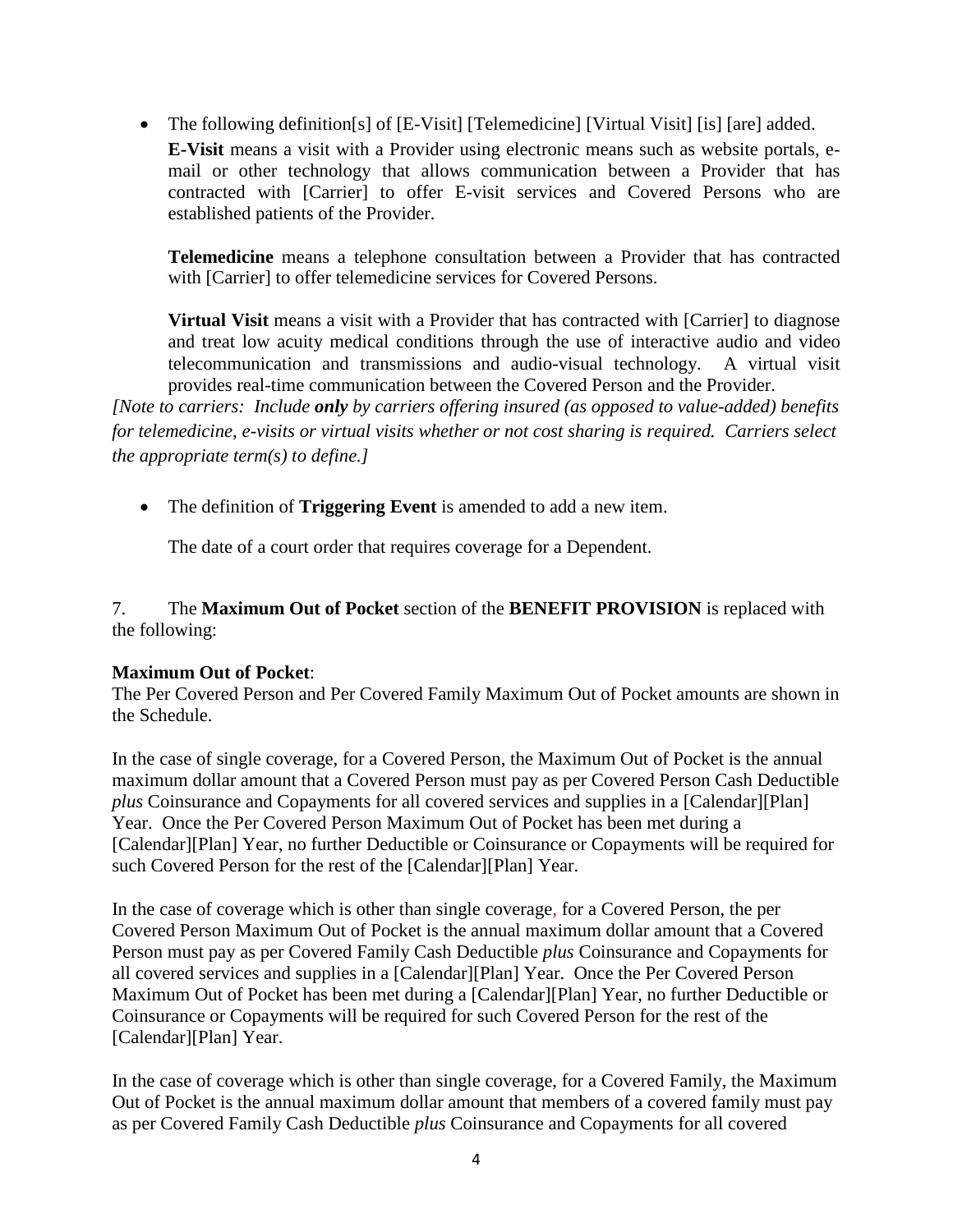services and supplies in a [Calendar] [Plan] Year. Once the Per Covered Family Maximum Out of Pocket has been met during a [Calendar] [Plan] Year, no further Deductible or Coinsurance or Copayment will be required for members of the covered family for the rest of the [Calendar] [Plan] Year.]

*[Note to carriers: Use the above text if the plan is issued as a high deductible health plan that could be used in conjunction with an HSA. If included, adjust the numbering below.]*

8. The **Practitioner's Charges for Non-Surgical Care and Treatment** section of the **COVERED CHARGES** provision is amended to add the following sentence[s]:

[We also cover Telemedicine charges.] [We also cover E-Visit charges.] [We also cover Virtual Visit charges.]

*[Note to carriers: Include only by carriers offering insured (as opposed to value-added) benefits for telemedicine, e-visits or virtual visits whether or not cost sharing is required. Carriers select the appropriate sentence(s) to include. If included, adjust the numbering below.]* 

9. The **Durable Medical Equipment** section of the **COVERED CHARGES** provision is amended to add the following sentence:

Items such as walkers, wheelchairs and hearing aids are examples of durable medical equipment that are also habilitative devices.

10. The first paragraph of the **Dental Benefits** section of the **COVERED CHARGES** provision is replaced with the following:

Subject to the applicable Deductible, Coinsurance or Copayments shown on the Schedule of Insurance and Premium rates, [Carrier] covers the diagnostic, preventive, restorative, endodontic, periodontal, prosthodontic, oral and maxillofacial surgical, orthodontic and certain adjunctive services in the dental benefit package as described in this provision for Covered Persons through the end of the month in which the Covered Person turns age 19 when services are provided by a [Network] provider.

*[Note to carriers: Include only by carriers issuing plans with embedded pediatric dental benefits. If included, adjust the numbering below.]*

11. The **Hearing Aids** section of the **COVERED CHARGES** provision is amended to add the following sentence:

Hearing aids are habilitative devices.

12. The first paragraph of the **Vision Benefit** section of the **COVERED CHARGES** provision is replaced with the following:

Subject to the applicable Deductible, Coinsurance or Copayments shown on the Schedule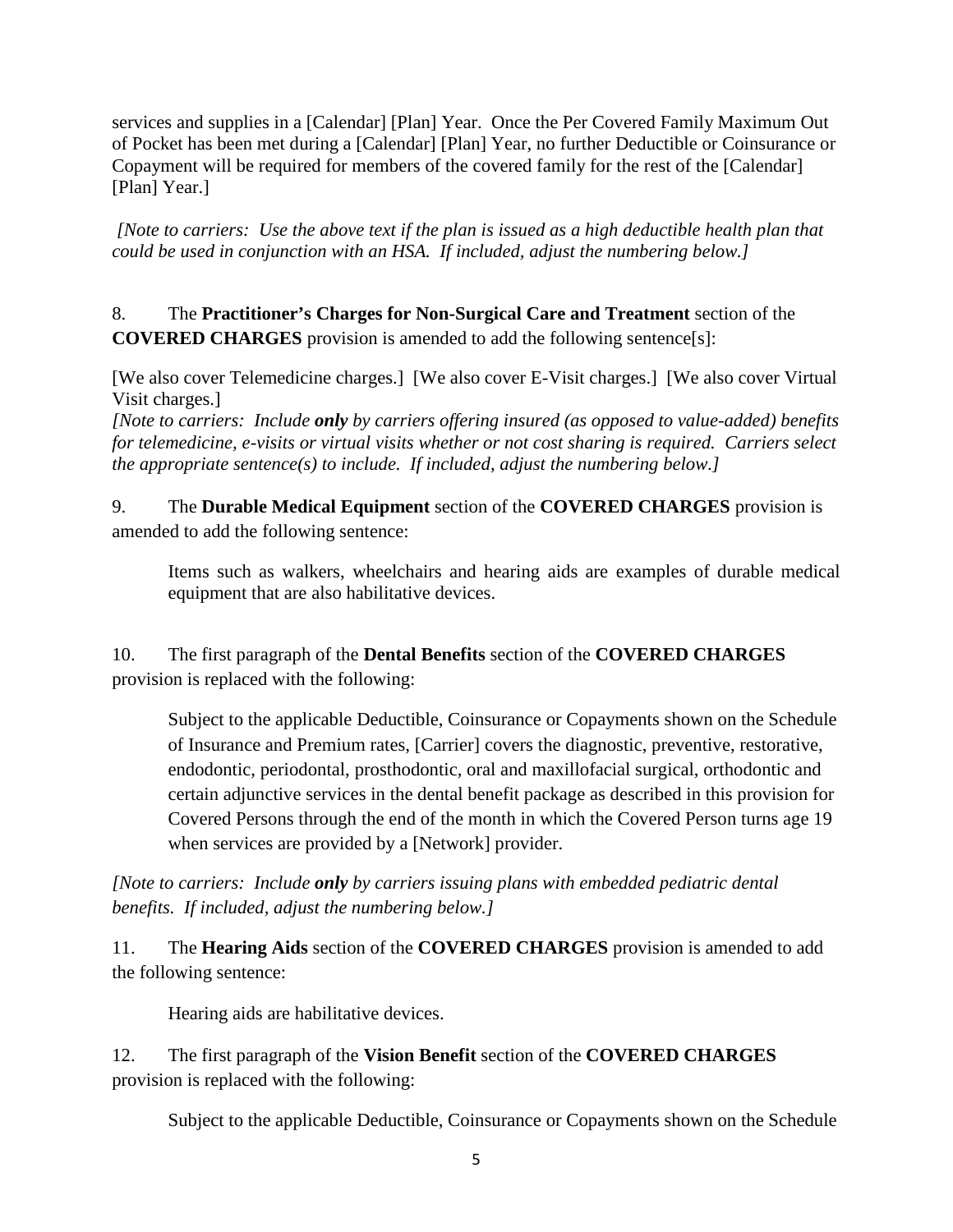of Services and Supplies, [Carrier] covers the vision benefits described in this provision for Covered Persons through the end of the month in which the Covered Person turns age 19. [Carrier] covers one comprehensive eye examination by a [Network] ophthalmologist or optometrist in a 12 month period.

13. The *Telephone* consultations item of **EXCLUSIONS** provision replaced with the following:

*Telephone* consultations except as stated in the Practitioner's Charges for Non-Surgical Care and Treatment provision.

*[Note to carriers: Include only by carriers that added text to the Practitioner's Charges for Non-Surgical Care and Treatment provision.]*

# **Text to include on the Compliance and Variability Rider, Exhibit DD, for HMO Plans.**

1. The Vision Benefits [and Dental Benefits] section[s] of **SCHEDULE OF SERVICES AND SUPPLIES** [is] [are] amended to state that benefits apply to Members through the end of the month in which the Member turns age 19.

2. The **SCHEDULE OF SERVICES AND SUPPLIES** is amended to include the following service[s] under the Copayment section:

Telemedicine Visits [dollar amount not to exceed \$50]

E-Visits [dollar amount not to exceed \$50]

Virtual Visits [dollar amount not to exceed \$50] *[Note to carriers: Include applicable text only by carriers offering an insured benefit for telemedicine, e-visits or virtual visits for which cost sharing is required. If included, adjust the numbering below. Include "and premium rates" in the introduction to item 2 when the rider amends the group policy.]* 

3. The **DEFINITIONS** section is amended as follows:

• Item b of the definition of **DEPENDENT** is replaced with the following:

Dependent child through the end of the month in which he or she attains age 26. *[Note to carriers: Include only by carriers extending termination through the end of the month.]* 

• The definition of **DURABLE MEDICAL EQUIPMENT** is expanded to state: Items such as walkers, wheelchairs and hearing aids are examples of durable medical equipment that are also habilitative devices.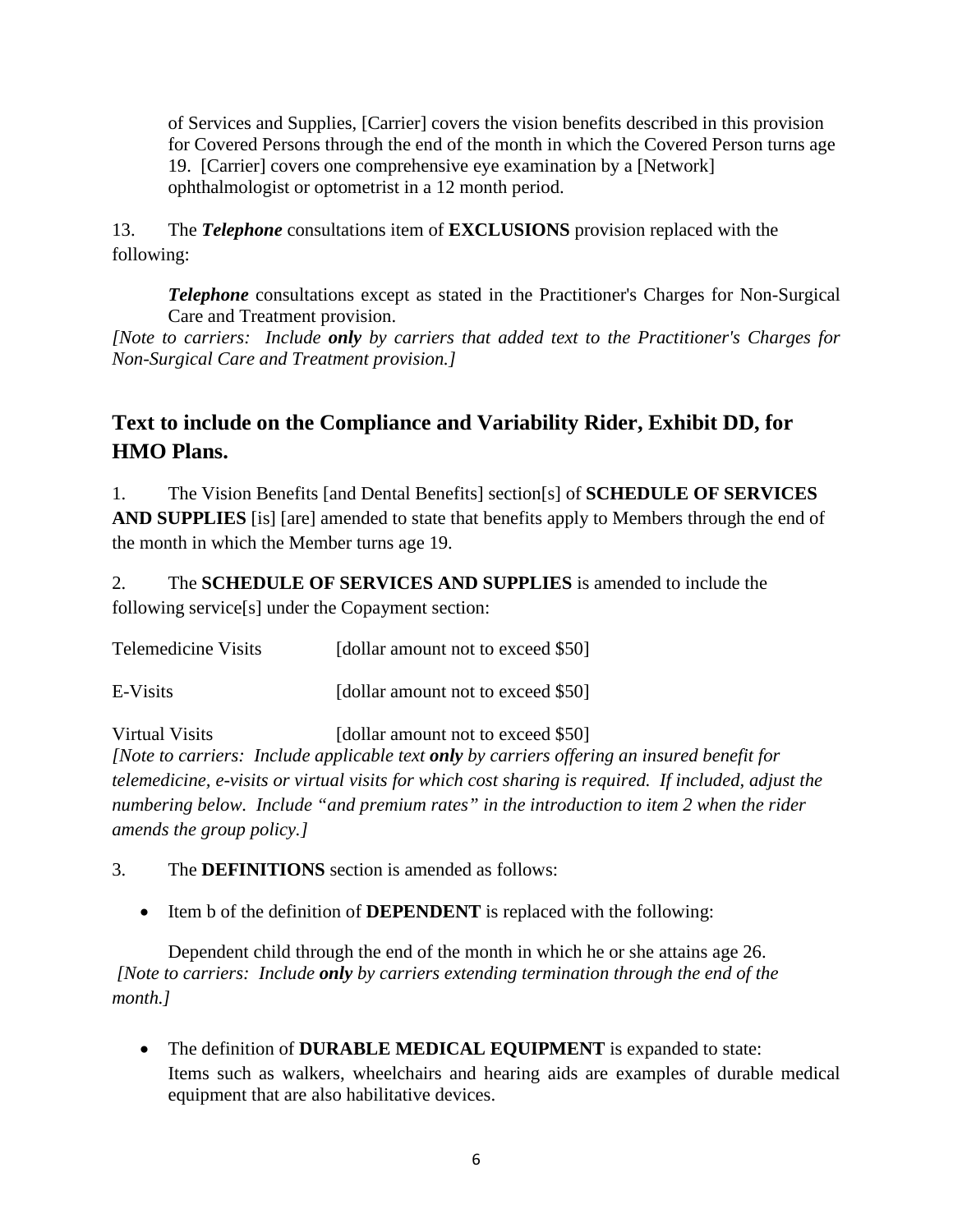• The following definition[s] of [E-Visit] [Telemedicine] [Virtual Visit] [is] [are] added. **E-VISIT.** A visit with a Provider using electronic means such as website portals, e-mail or other technology that allows communication between a Provider that has contracted with [Carrier] to offer E-visit services and Members who are established patients of the Provider.

**TELEMEDICINE.** A telephone consultation between a Provider that has contracted with [Carrier] to offer telemedicine services for Members.

**VIRTUAL VISIT.** A visit with a Provider that has contracted with [Carrier] to diagnose and treat low acuity medical conditions through the use of interactive audio and video telecommunication and transmissions and audio-visual technology. A virtual visit provides real-time communication between the Member and the Provider.

*[Note to carriers: Include only by carriers offering insured (as opposed to value-added) benefits for telemedicine, e-visits or virtual visits whether or not cost sharing is required. Carriers select the appropriate term(s) to define.]* 

• The definition of **TRIGGERING EVENT** is amended to add a new item.

The date of a court order that requires coverage for a Dependent.

4. The **Maximum Out of Pocket** section of the **COVERAGE PROVISION** is replaced with the following:

#### **Maximum Out of Pocket**:

The Per Member and Per Covered Family Maximum Out of Pocket amounts are shown in the Schedule.

In the case of single coverage, for a Member, the Maximum Out of Pocket is the annual maximum dollar amount that a Member must pay as per Member Cash Deductible *plus* Coinsurance and Copayments for all covered services and supplies in a [Calendar] [Plan] Year. Once the Per Member Maximum Out of Pocket has been met during a [Calendar] [Plan] Year, no further Deductible or Coinsurance or Copayments will be required for such Member for the rest of the [Calendar] [Plan] Year.

In the case coverage which is other than single coverage, for a Member, the per Member Maximum Out of Pocket is the annual maximum dollar amount that a Member must pay as per Covered Family Cash Deductible *plus* Coinsurance and Copayments for all covered services and supplies in a [Calendar] [Plan]Year. Once the Per Member Maximum Out of Pocket has been met during a Calendar Year, no further Deductible or Coinsurance or Copayments will be required for such Covered Person for the rest of the [Calendar][Plan] Year.

In the case of coverage which is other than single coverage, for a Covered Family, the Maximum Out of Pocket is the annual maximum dollar amount that members of a covered family must pay as per Covered Family Cash Deductible *plus* Coinsurance and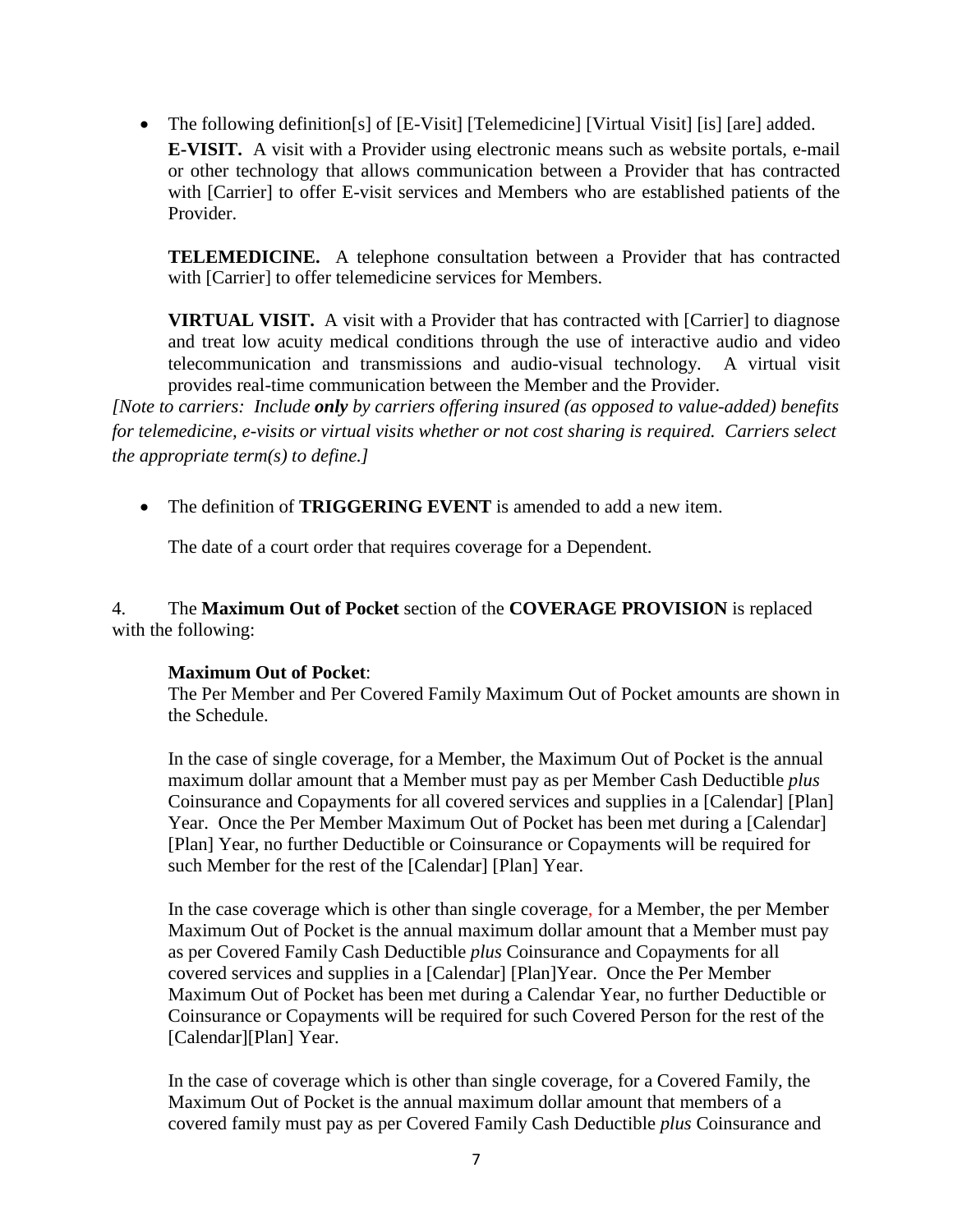Copayments for all covered services and supplies in a [Calendar] [Plan] Year. Once the Per Covered Family Maximum Out of Pocket has been met during a [Calendar] [Plan] Year, no further Deductible or Coinsurance or Copayment will be required for members of the covered family for the rest of the [Calendar] [Plan] Year.]

*[Note to carriers: Use the above text if the plan is issued as a high deductible health plan that could be used in conjunction with an HSA. If included, adjust the numbering below.]*

5. The **Office Visits** item of the **OUTPATIENT SERVICES** section of the **COVERED SERVICES AND SUPPLIES** provision is amended to add the following sentence[s]:

[We also cover Telemedicine charges.] [We also cover E-Visit charges.] [We also cover Virtual Visit charges.]

*[Note to carriers: Include only by carriers offering insured (as opposed to value-added) benefits for telemedicine, e-visits or virtual visits whether or not cost sharing is required. Carriers select the appropriate sentence(s) to include. If included, adjust the numbering below.]* 

6. The **Durable Medical Equipment** item of the **OUTPATIENT SERVICES** section of the **COVERED SERVICES AND SUPPLIES** provision is amended to add the following sentence:

Items such as walkers, wheelchairs and hearing aids are examples of durable medical equipment that are also habilitative devices.

7. The **Hearing Aids** item of the **OUTPATIENT SERVICES** section of the **COVERED SERVICES AND SUPPLIES** provision is amended to add the following sentence:

Hearing aids are habilitative devices.

8. The first paragraph of the **Vision Benefit** item of the **OUTPATIENT SERVICES** section of the **COVERED SERVICES AND SUPPLIES** provision is amended to replaces the first paragraph with the following:

Subject to the applicable Deductible, Coinsurance or Copayments shown on the Schedule of Services and Supplies, We cover the vision benefits described in this provision for Members through end of the month in which the Member turns age 19. We cover one comprehensive eye examination by a [Network] ophthalmologist or optometrist in a 12 month period. We cover one pair of lenses, for glasses or contact lenses, in a 12 month period. We cover one pair of frames in a 12 month period. Standard frames refers to frames that are not designer frames such as Coach, Burberry, Prada and other designers.

9. The heading and third paragraph of the **DENTAL CARE AND TREATMENT** provision are replaced with the following:

**[Dental Benefits available to [Members] through the end of the month in which the Member turns age 19**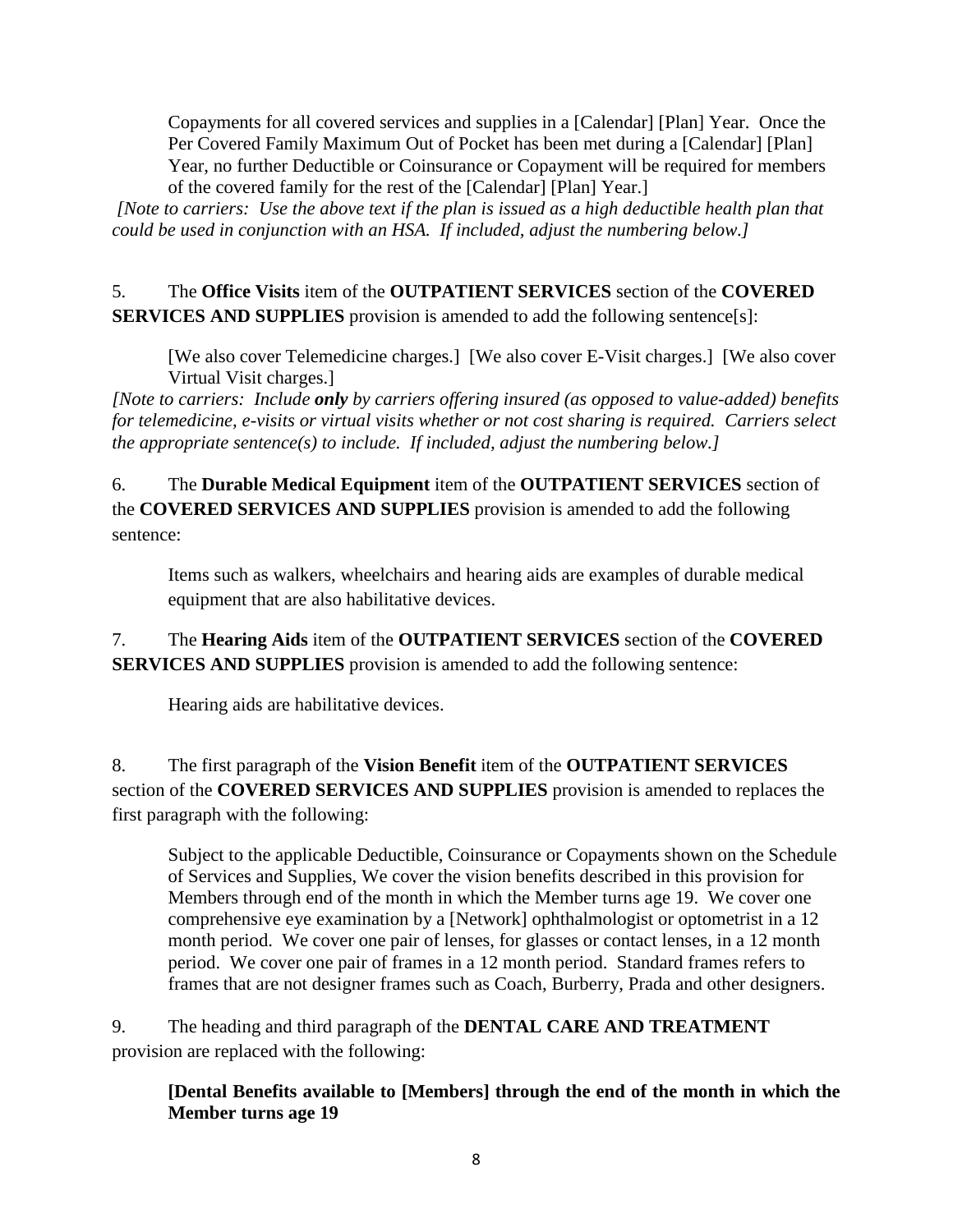Subject to the applicable Deductible, Coinsurance or Copayments shown on the Schedule of Services and Supplies, We cover the diagnostic, preventive, restorative, endodontic, periodontal, prosthodontic, oral and maxillofacial surgical, orthodontic and certain adjunctive services in the dental benefit package as described in this provision for covered persons through the end of the month in which the Member turns age 19.

*[Note to carriers: Include only by carriers issuing plans with embedded pediatric dental benefits. If included, adjust the numbering below.]*

10. The *Telephone* consultations item of **NONCOVERED SERVICES AND SUPPLIES** provision replaced with the following:

**[Telephone consultations**. [except as stated in the Outpatient Services provision].] *[Note to carriers: Include only by carriers that added text to the Practitioner's Charges for Non-Surgical Care and Treatment provision.]*

# 11. The **PARTICIPATION REQUIREMENTS** section of the **GENERAL PROVISIONS** is replaced with the following:

#### **PARTICIPATION REQUIREMENTS**

At least [75%] of the Employees eligible for insurance must be enrolled for coverage. If an Employee eligible for insurance is not covered by this Contract because:

- a) the Employee is covered as a Dependent under a spouse's coverage, other than individual coverage;
- b) the Employee is covered under any fully-insured Health Benefits Plan [issued by the same carrier] offered by the Contractholder;
- c) the Employee is covered under Medicare;
- d) the Employee is covered under Medicaid or NJ FamilyCare;
- e) the Employee is covered under Tricare; or
- f) the Employee is covered under another group [or individual] health benefits plan**.**

[Carrier] will count this person as being covered by this Contract for the purposes of satisfying participation requirements.

*[Note to carriers: This item applies to all group contracts. The Variable text in item f applies to SHOP contracts only.]* 

# 12. The **PAYMENT OF PREMIUMS- GRACE PERIOD** section of the **GENERAL**

**PROVISIONS** is replaced with the following:

# **PAYMENT OF PREMIUMS - GRACE PERIOD**

Premiums are to be paid by the Contractholder to [Carrier] [[XYZ] for remittance to [Carrier]]. *[Note to carriers: Include the appropriate name at the XYZ variable.]* Each may be paid at a [Carrier's] [XYZ's] office [or to one of its authorized agents.] A premium payment is due on each premium due date stated on the first page of this Contract. The Contractholder may pay each premium other than the first within 31 days of the premium due date without being charged interest. Those days are known as the grace period. If the premium is not paid by the end of the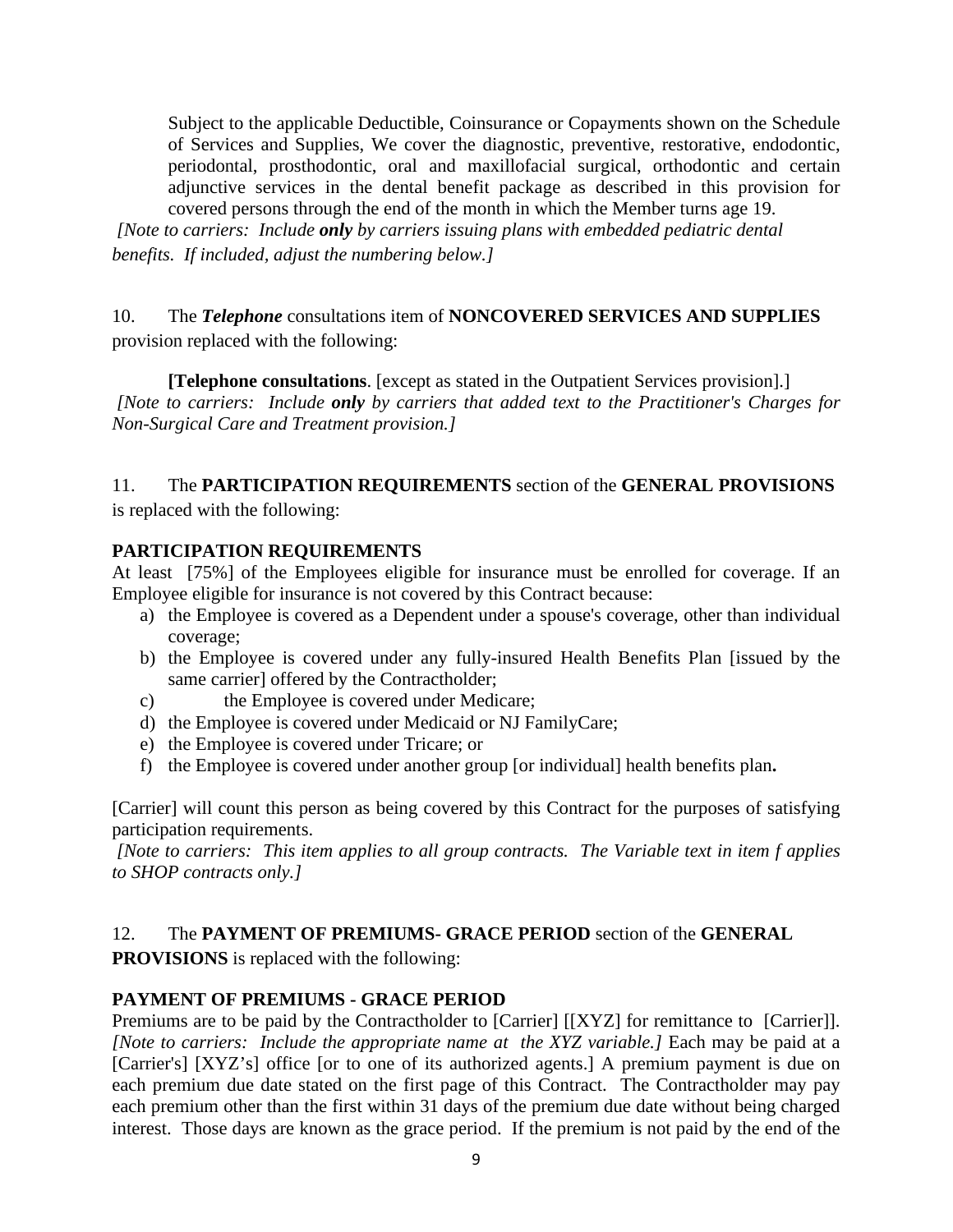grace period the Policy will terminate as of the paid-to-date.

*[Note to carriers: Include for group contracts issued inside the SHOP. If included, adjust the numbering below.]*

# 5. The last paragraph of the **TERM OF THE POLICY – RENEWAL PRIVILEGE** section of the **GENERAL PROVISIONS** is replaced with the following:

We have the right to non-renew this Contract on the Contract Anniversary Date subject to 60 days advance written notice to the Contractholder for the following reasons:

- a) the Contractholder moves outside the state of New Jersey;
- b) [less than [75%] of the Contractholder's eligible [full-time Employees are covered by this Contract. If an eligible a full-time Employee is not covered by this Contract because:
	- 1. the Employee is covered as a Dependent under a spouse's coverage, other than individual coverage;
	- 2. the Employee is covered under any fully-insured Health Benefits Plan [issued by the same carrier] offered by the Contractholder.
	- 3. The Employee is covered under Medicare;
	- 4. The Employee is covered under Medicaid or NJ FamilyCare;
	- 5. The Employee is covered under TRICARE; or
	- 6. The Employee is covered under another group or individual health benefits plan,
	- 7. [Carrier] will count that Employee as being covered by this Contract for purposes of satisfying participation requirements; 1

*[Note to carriers: This item applies to SHOP group policies only.]* 

# **Text to include on the Compliance and Variability Rider, Exhibit DD, for HMO-POS Plans.**

1. The **SCHEDULE OF SERVICES AND SUPPLIES** is amended to include the following service[s] under the Copayment section:

| [Telemedicine Visits] | $[$15]$ Copayment / visit | $N/A$ ] |
|-----------------------|---------------------------|---------|
| [E-Visits]            | $[$15]$ Copayment / visit | $N/A$ ] |
| [Virtual Visits]      | $[$15]$ Copayment / visit | $N/A$ ] |

*[Note to carriers: Include applicable text only by carriers offering an insured benefit for telemedicine, e-visits or virtual visits for which cost sharing is required. If included, adjust the numbering below. Include "and premium rates" in the introduction to item 2 when the rider amends the group policy.]* 

- 2. The **DEFINITIONS** section is amended as follows:
	- Item b of the definition of **DEPENDENT** is replaced with the following: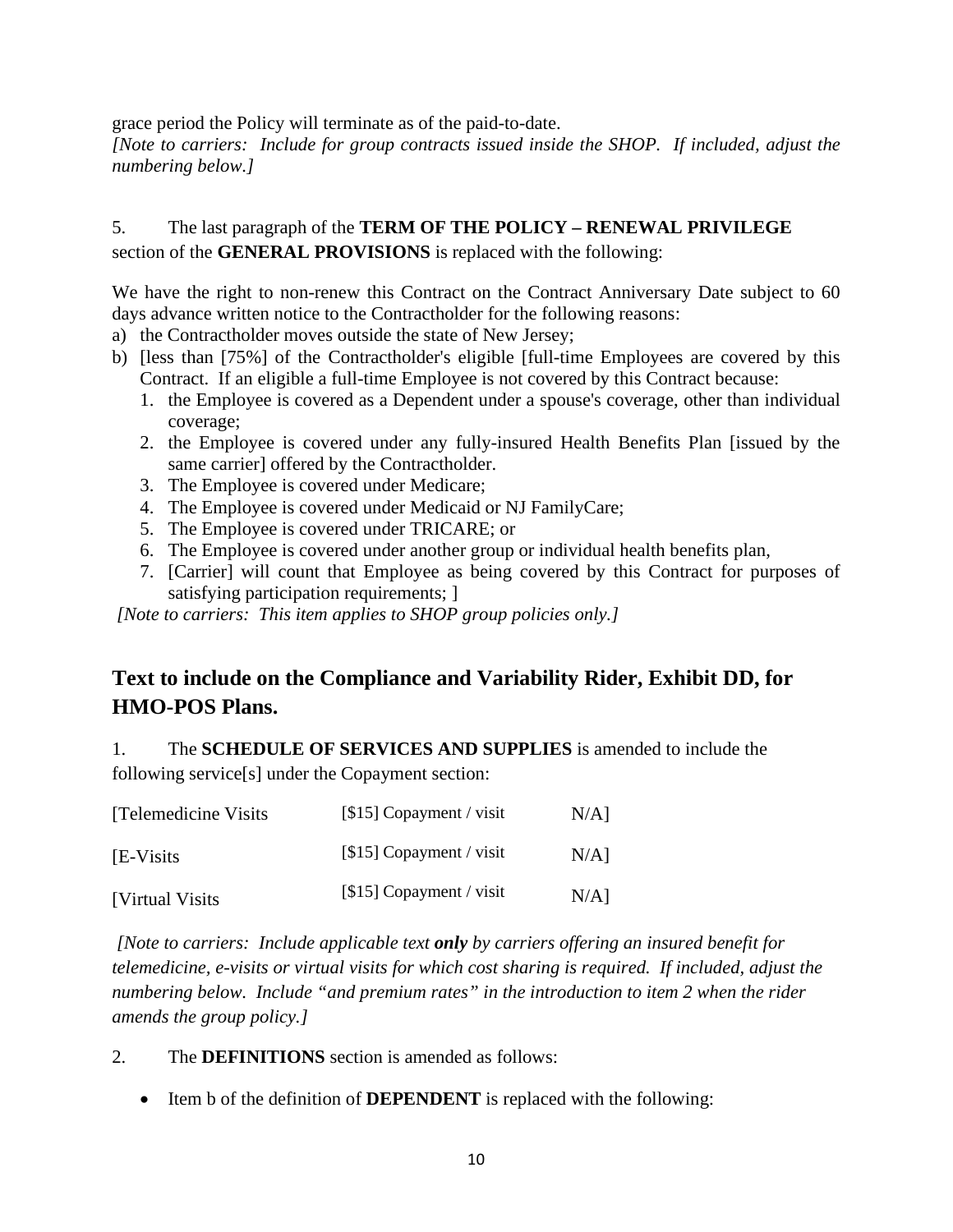Dependent child through the end of the month in which he or she attains age 26. *[Note to carriers: Include only by carriers extending termination through the end of the month.]* 

- The definition of **DURABLE MEDICAL EQUIPMENT** is expanded to state: Items such as walkers, wheelchairs and hearing aids are examples of durable medical equipment that are also habilitative devices.
- The following definition[s] of [E-Visit] [Telemedicine] [Virtual Visit] [is] [are] added. **E-VISIT.** A visit with a Provider using electronic means such as website portals, e-mail or other technology that allows communication between a Provider that has contracted with [Carrier] to offer E-visit services and Members who are established patients of the Provider.

**TELEMEDICINE.** A telephone consultation between a Provider that has contracted with [Carrier] to offer telemedicine services for Members.

**VIRTUAL VISIT.** A visit with a Provider that has contracted with [Carrier] to diagnose and treat low acuity medical conditions through the use of interactive audio and video telecommunication and transmissions and audio-visual technology. A virtual visit provides real-time communication between the Member and the Provider.

*[Note to carriers: Include only by carriers offering insured (as opposed to value-added) benefits for telemedicine, e-visits or virtual visits whether or not cost sharing is required. Carriers select the appropriate term(s) to define.]* 

• The definition of **TRIGGERING EVENT** is amended to add a new item.

The date of a court order that requires coverage for a Dependent.

#### 3. The **Maximum Out of Pocket** section of the **COVERAGE PROVISION** is replaced with the following:

#### **Maximum Out of Pocket**:

The Per Member and Per Covered Family Maximum Out of Pocket amounts are shown in the Schedule.

In the case of single coverage, for a Member, the Maximum Out of Pocket is the annual maximum dollar amount that a Member must pay as per Member Cash Deductible *plus* Coinsurance and Copayments for all covered services and supplies in a [Calendar] [Plan] Year. Once the Per Member Maximum Out of Pocket has been met during a [Calendar] [Plan] Year, no further Deductible or Coinsurance or Copayments will be required for such Member for the rest of the [Calendar] [Plan] Year.

In the case coverage which is other than single coverage, for a Member, the per Member Maximum Out of Pocket is the annual maximum dollar amount that a Member must pay as per Covered Family Cash Deductible *plus* Coinsurance and Copayments for all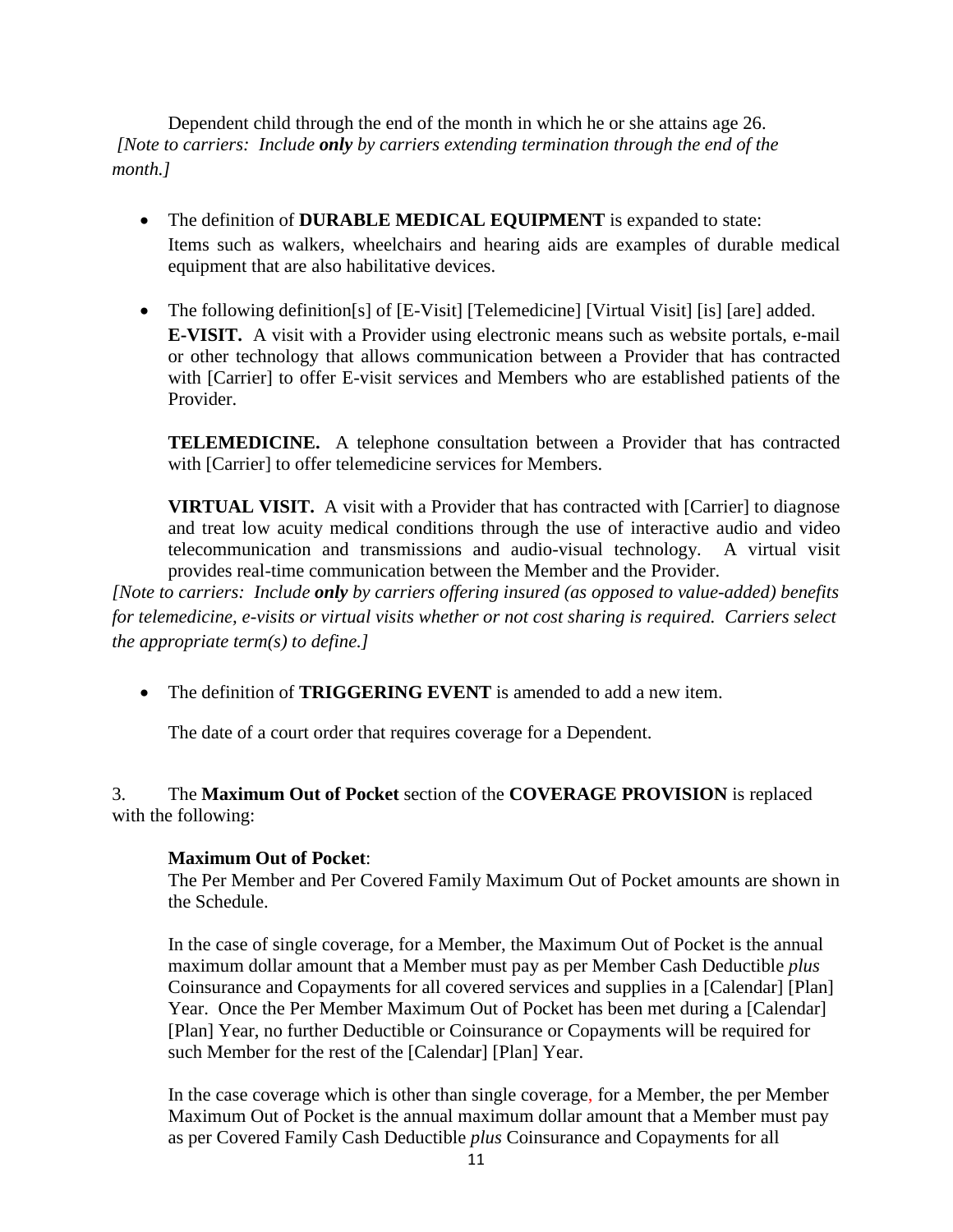covered services and supplies in a [Calendar] [Plan]Year. Once the Per Member Maximum Out of Pocket has been met during a Calendar Year, no further Deductible or Coinsurance or Copayments will be required for such Covered Person for the rest of the [Calendar][Plan] Year.

In the case of coverage which is other than single coverage, for a Covered Family, the Maximum Out of Pocket is the annual maximum dollar amount that members of a covered family must pay as per Covered Family Cash Deductible *plus* Coinsurance and Copayments for all covered services and supplies in a [Calendar] [Plan] Year. Once the Per Covered Family Maximum Out of Pocket has been met during a [Calendar] [Plan] Year, no further Deductible or Coinsurance or Copayment will be required for members of the covered family for the rest of the [Calendar] [Plan] Year.]

*[Note to carriers: Use the above text if the plan is issued as a high deductible health plan that could be used in conjunction with an HSA. If included, adjust the numbering below.]*

4. The **Office Visits** item of the **OUTPATIENT SERVICES** section of the **COVERED SERVICES AND SUPPLIES** provision is amended to add the following sentence[s]:

[We also cover Telemedicine charges.] [We also cover E-Visit charges.] [We also cover Virtual Visit charges.]

*[Note to carriers: Include only by carriers offering insured (as opposed to value-added) benefits for telemedicine, e-visits or virtual visits whether or not cost sharing is required. Carriers select the appropriate sentence(s) to include. If included, adjust the numbering below.]* 

5. The **Durable Medical Equipment** item of the **OUTPATIENT SERVICES** section of the **COVERED SERVICES AND SUPPLIES** provision and the **Durable Medical Equipment**  item of the **COVERED CHARGES** provision are amended to add the following sentence:

Items such as walkers, wheelchairs and hearing aids are examples of durable medical equipment that are also habilitative devices.

6. The **Hearing Aids** item of the **OUTPATIENT SERVICES** section of the **COVERED SERVICES AND SUPPLIES** provision and the **Hearing Aids** section of the **COVERED CHARGES** provision are amended to add the following sentence:

Hearing aids are habilitative devices.

7. The first paragraph of the **Vision Benefit** item of the **OUTPATIENT SERVICES** section of the **COVERED SERVICES AND SUPPLIES** provision and the **Vision Benefit** item of the **COVERED CHARGES** provision are amended to replaces the first paragraph with the following:

Subject to the applicable Deductible, Coinsurance or Copayments shown on the Schedule of Services and Supplies, We cover the vision benefits described in this provision for Members through end of the month in which the Member turns age 19. We cover one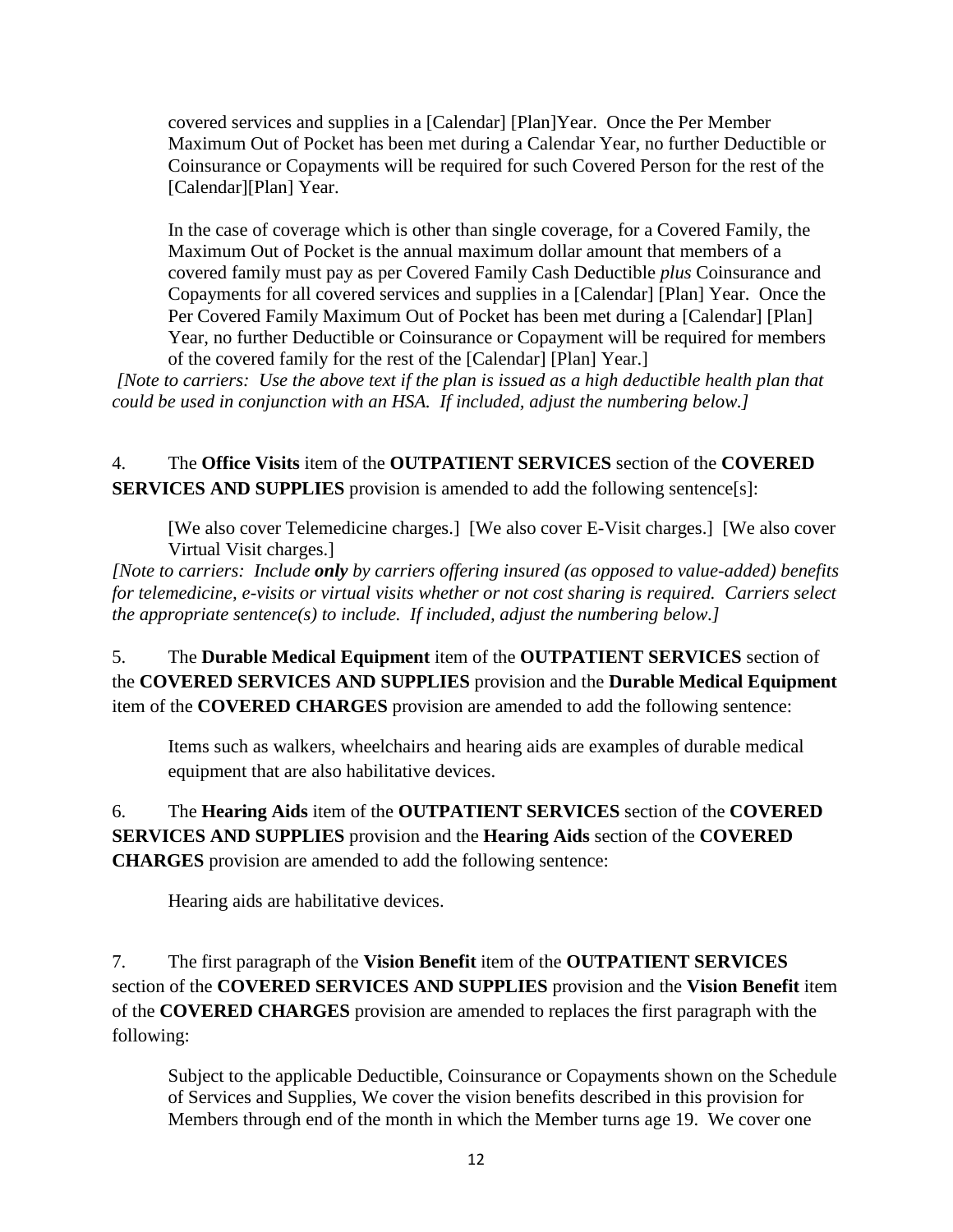comprehensive eye examination by a [Network] ophthalmologist or optometrist in a 12 month period. We cover one pair of lenses, for glasses or contact lenses, in a 12 month period. We cover one pair of frames in a 12 month period. Standard frames refers to frames that are not designer frames such as Coach, Burberry, Prada and other designers.

8. The heading and third paragraph of the **DENTAL CARE AND TREATMENT** provision are replaced with the following:

#### **[Dental Benefits available to [Members] through the end of the month in which the Member turns age 19**

Subject to the applicable Deductible, Coinsurance or Copayments shown on the Schedule of Services and Supplies, We cover the diagnostic, preventive, restorative, endodontic, periodontal, prosthodontic, oral and maxillofacial surgical, orthodontic and certain adjunctive services in the dental benefit package as described in this provision for covered persons through the end of the month in which the Member turns age 19.

*[Note to carriers: Include only by carriers issuing plans with embedded pediatric dental benefits. If included, adjust the numbering below.]*

9. The *Telephone* consultations item of **NONCOVERED SERVICES AND SUPPLIES** provision replaced with the following:

**[Telephone consultations**. [except as stated in the Outpatient Services provision].] *[Note to carriers: Include only by carriers that added text to the Practitioner's Charges for Non-Surgical Care and Treatment provision.]*

### 10. The **PARTICIPATION REQUIREMENTS** section of the **GENERAL PROVISIONS** is replaced with the following:

# **PARTICIPATION REQUIREMENTS**

At least [75%] of the Employees eligible for insurance must be enrolled for coverage. If an Employee eligible for insurance is not covered by this Contract because:

- a) the Employee is covered as a Dependent under a spouse's coverage, other than individual coverage;
- b) the Employee is covered under any fully-insured Health Benefits Plan [issued by the same carrier] offered by the Contractholder;
- c) the Employee is covered under Medicare;
- d) the Employee is covered under Medicaid or NJ FamilyCare;
- e) the Employee is covered under Tricare; or
- f) the Employee is covered under another group [or individual] health benefits plan**.**

[Carrier] will count this person as being covered by this Contract for the purposes of satisfying participation requirements.

*[Note to carriers: This item applies to all group contracts. The Variable text in item f applies to SHOP contracts only.]*